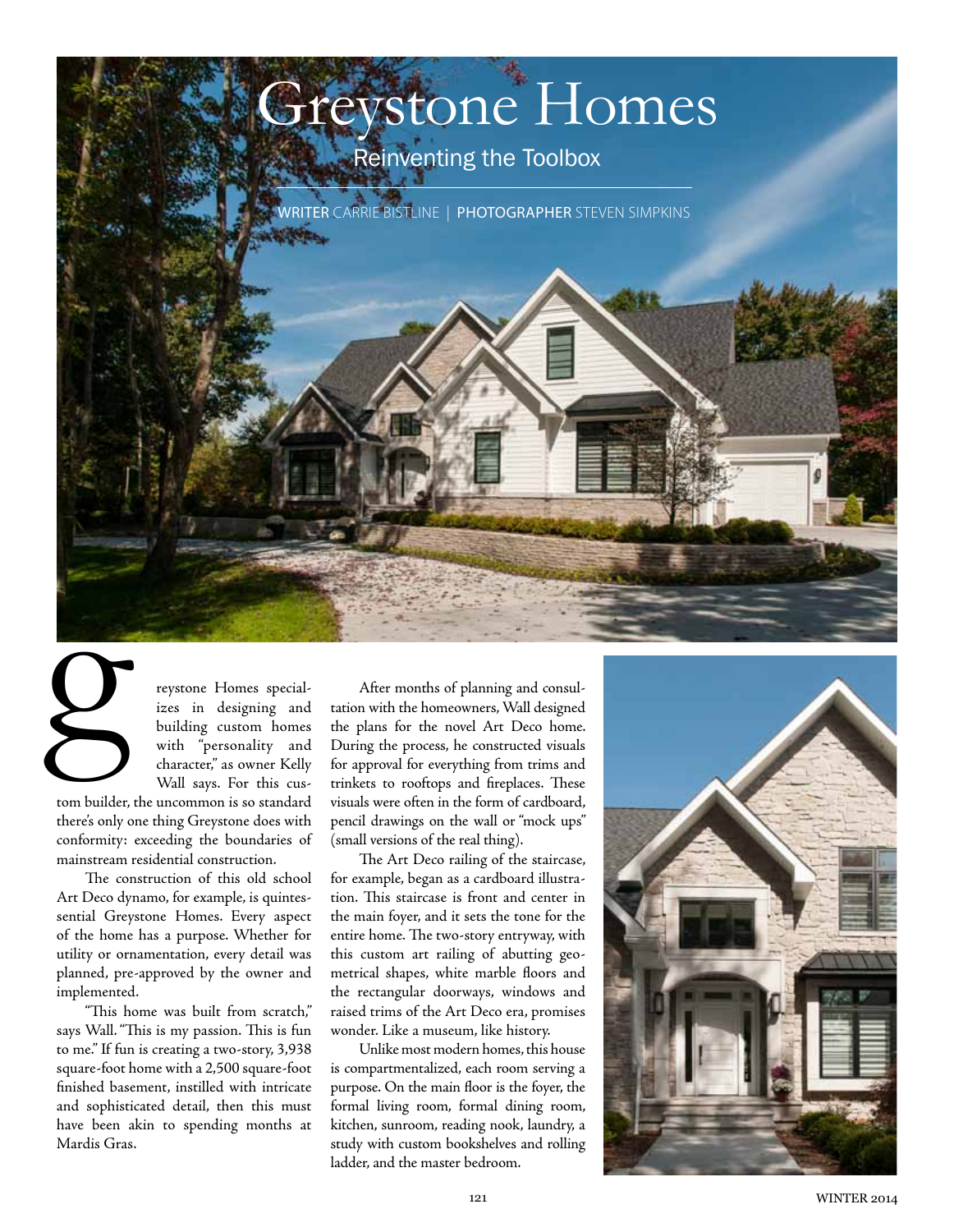The second floor holds two additional bedrooms, one bath and a bonus room. The finished basement houses a laundry and exercise room, a family recreational room and a band room. The soundproofed room was designed for the husband's band practice and includes a separate entrance through which band members can enter from outside.

Each area features an art theme exclusive to that chamber, yet still in keeping with the home's Art Deco theme. The four different fireplaces gracing the main living areas are a key example.

The fireplace in the dining room, with its white mantle supported by hand-carved lion-head maple corbels, joins ebony-stained maple floors and custom Art Deco paintings to create a room of formality and sophistication.

The marble fireplace of the formal sitting room, angular and unadorned, compliments the simple elegance created by the white marble floors and black furnishings.

With a white wooden mantle and detailed trim, the family room fireplace is flanked on either side by custom-built cabinetry, bringing the desired comfort and familiarity to the room where the family congregates.

With a home of this scope and complexity, it's difficult to assure that every feature has a unique personality and character. Kelly Wall enjoys the challenge, however. "Just another day on the job" for Greystone Homes means finding a new vision; it means losing the cookie cutter and molding from scratch; and it means adding originality and innovation to the toolbox of tape measures and chalk lines every single day.  $\Box$ 

The fourth fireplace, located in the basement, boasts a contemporary look with the thin stone veneer, and is bordered by custom built-in cubbies. The plethora of rectangular shapes—the cubbies, the television, the chandelier, and the fireplace itself—again adds that futuristic-yet-historic aspect so prevalent in the home at large. Yet the red couch on the leopard-print carpet give the room the feel of a fashion boutique.

The leopard-print carpet is a perfect example of the flooring sets the tone for each room. The white marble floors engender elegance in the foyer, formal sitting room and master bath. The ebony-stained hardwood of the dining room and the black-and-white chevron marble of the powder bath each inspire a dramatic and high-impact sophistication.

Although the colors, designs and materials of each compartment contrast, a common thread prevails. The Art Deco style *is* contrasting colors, rectangles and zigzags, raised paneling, and trim of profound complexity.

"The level of trim is more than any house I've ever done," says Wall. "Our carpenters spent weeks on the trim alone."

It shouldn't be a surprise, then, that just the planning for the design of the home took over a year. In addition to producing unique architecture with meticulously intricate detail, Greystone Homes includes in the plans a dedication to energy efficiency. The house incorporates an on-demand hot water heater and a zoned furnace system with separate heating zones which allow for the customization of temperatures for each floor.

"I like the kitchen, foyer and fireplaces... the places where you can make the biggest statements, take the most creative license."





Custom-trimmed ceiling and cabinetry and two-toned, checkered porcelain tiling continue the Art Deco theme.



Pantry Wine refrigerator, ice maker and custom storage shelving.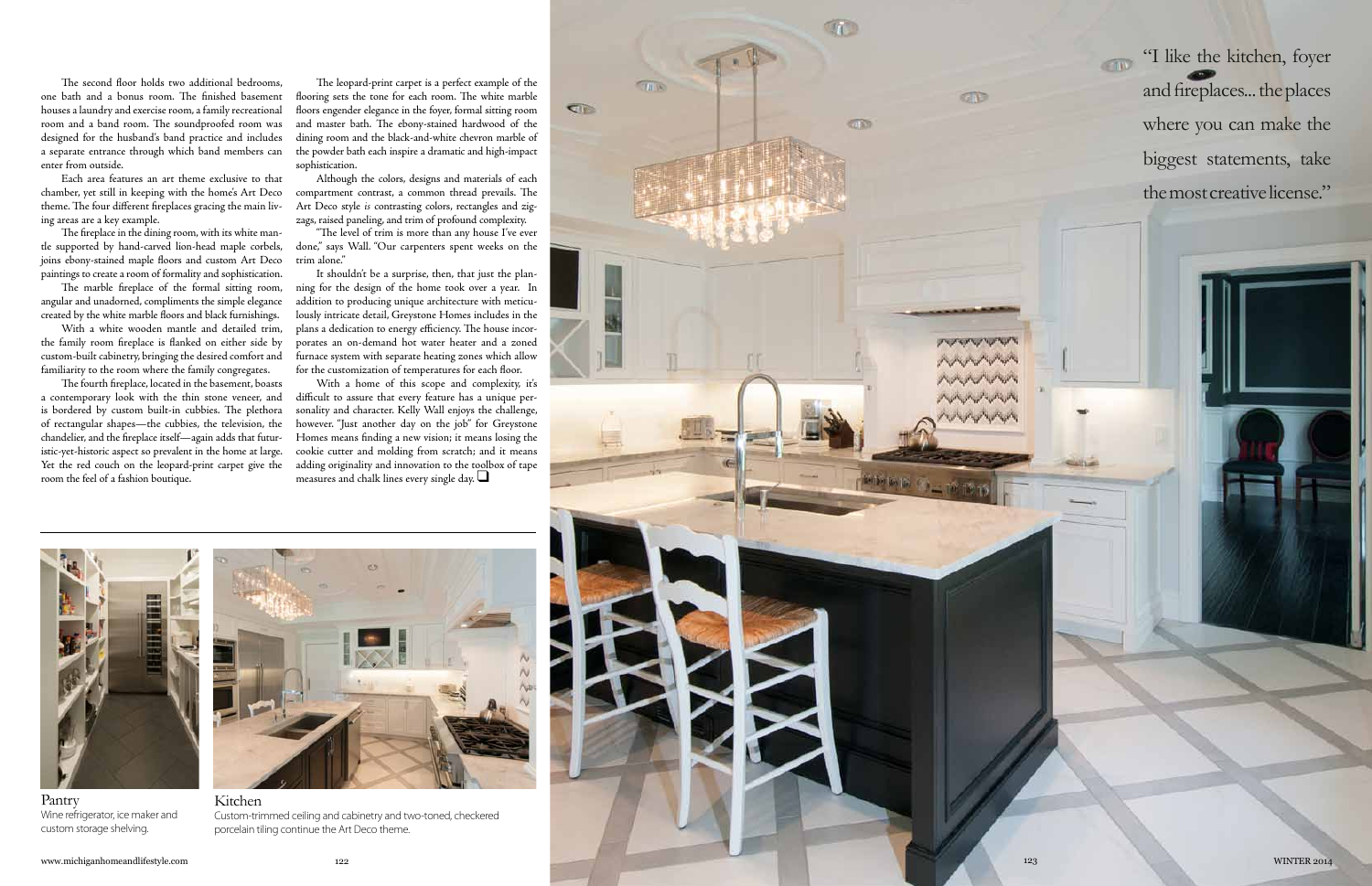

# Living Room

Raised panelling, symmetry and a black-and-white motif create a timeless elegance.

# Foyer

Nothing says "Welcome" like a light-flooded, two-story entryway with white marble flooring.

1| Family Room Casual family room with enclosed gas fireplace with custom-trimmed mantle and custom cabinetry.

## 2| Dining Room

Original artwork, ebony-stained flooring and lion-head mantle comprise the formal dining room.

3| Study Personalized study with built-in bookshelves and a rolling ladder.





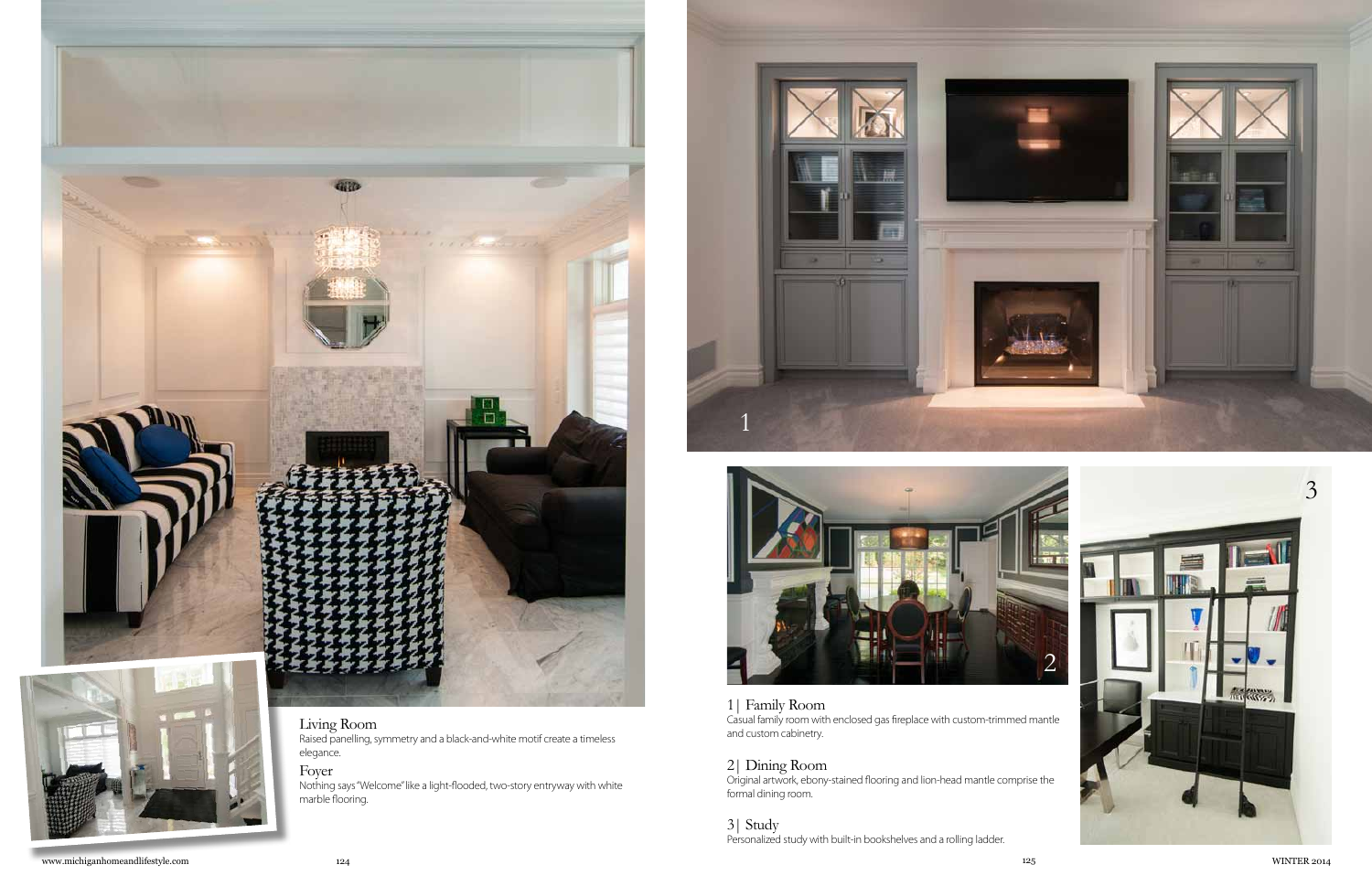

Band Room Soundproof room with separate entry from outside for band members.









Master Bedroom Includes a window seat for reading with a view.





# Master Bathroom

Complete with custom cabinetry, granite countertops and entryway and shower of marble.